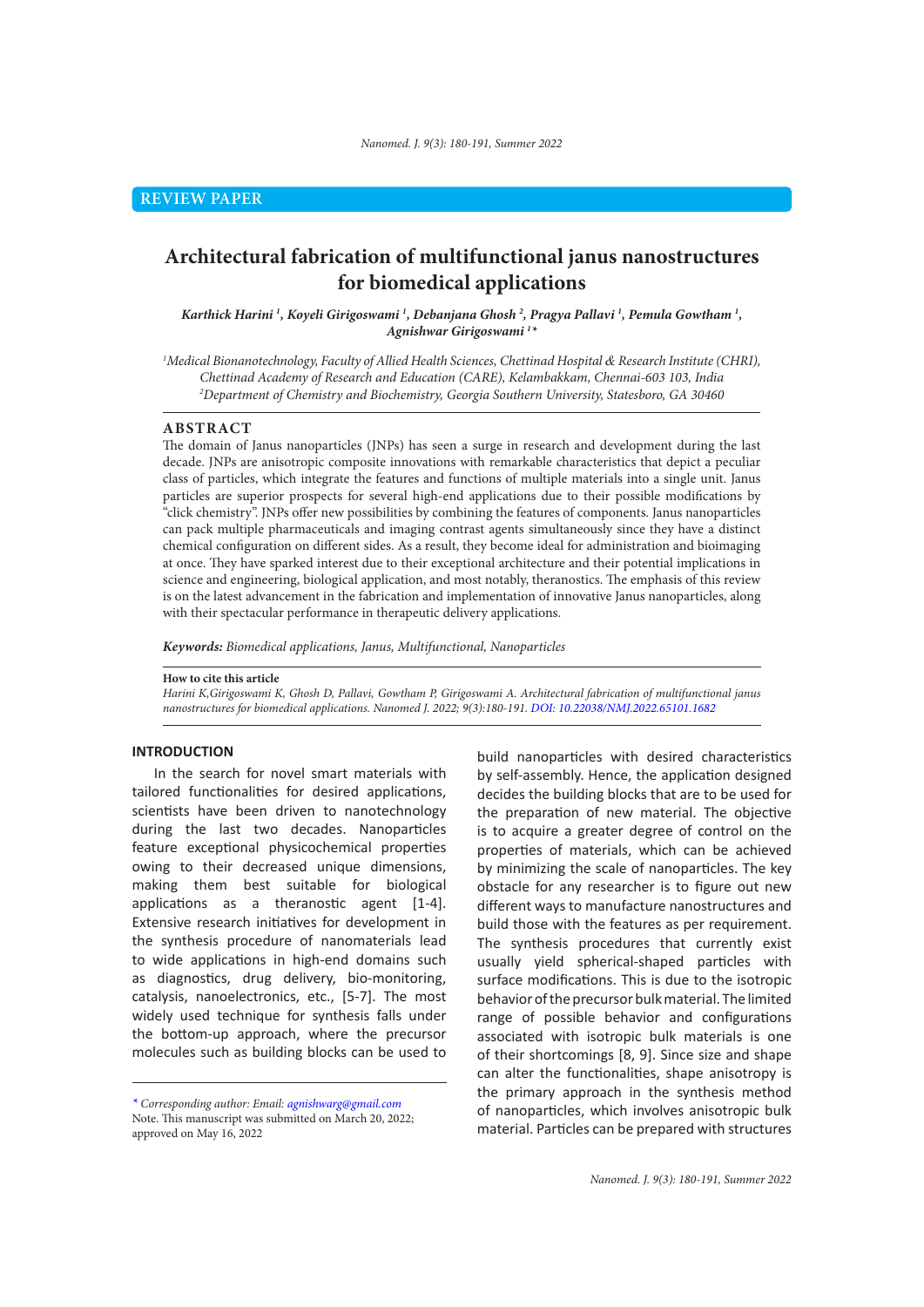exhibiting anisotropic behavior or with irregular arrangements of functional groups. Anisotropic architecture can be accomplished generally by splitting a nanoparticle into two categories: which can be built of a composite design or can contain a set of distinct functional groups [10, 11]. During the noble lecture in 1991, the French physicist Pierre-Gilles de Gennes coined the particle name as "Janus" since it mimics the Janus god of Greek mythology by having two non-identical faces. From then, the nanoparticles with two different compositions and functions are called Janus nanoparticles (JNP). However, the word Janus and the original work was earlier carried out by his colleagues and was published in 1989 [12]. The biomedical applications of these JNPs are emerging as the need for theranostic increases. As they exhibit two different functions in one single particle, they can be used as agents for diagnosis and therapy simultaneously. The ease of production, multiple applications, and minimal toxicity inside the biological system made the JNP a potential interest in biomedical applications [13]. Besides that, they are stable and capable of forming clusters by self-assembly having control over size, morphology, and surface properties. The synthesis procedure, if modified, can yield JNP with stimuli-responsive behavior. The most biomedical application uses homogenous nanoparticles due to their stability. In addition, the synthesis of the heterogeneous nanoparticle is difficult as it involves multiple steps where the possibility to cross the permissible limit is high [14, 15]. However, in the case of JNP, the synthesis methods are as easy as creating homogenous material, and the capability is even higher. Both the hydrophilic and hydrophobic ligands can be attached to JNPs simultaneously, making them multifunctional [16]. The morphology of a commonly synthesized JNP is a sphere sharing equal halves of hydrophilic and hydrophobic structures. Due to their unique hierarchy of structural compositions, they offer broad potential biomedical applications. The targeting of the drug can be improved by incorporating alternative chemistry to produce JNP by asymmetrizing the surface of symmetric particles. The objective of this article is to provide a detailed review of types, salient features, and some of the most effective approaches towards the fabrication of JNPs that have been proposed in recent studies. Furthermore, the possible implications of JNP in the future are reviewed to



**Fig. 1.** Widely use morphologies of JNPs

provide insight for the researchers.

#### **Morphological types**

The JNP can be produced with two distinct morphologies, namely, Patchy and Compartment particles with different shapes (Fig. 1).

### **Patchy JNPs**

Patchy particles are termed as nanostructures of finely regulated portions of the variable surface, mostly consisting of structures with anisotropic behavior. A recent study by Biswas et al., in 2020 developed a facile synthesis procedure for the fabrication of JNP with the combination of silver (Ag) and copper (Cu). The seed-mediated technique used in this study is the first reported facile synthesis procedure for metal-based JNPs. The patchy structure was formed due to the reduction potential exhibited between Ag and Cu. Thus, formed particles showed better results in the antifungal behavioral study against rice pathogen [17]. Zhang et al. in 2020 used interface evaporation and emulsification technique and synthesized iron oxide nanocubes patched onto the Janus magnetic nano-based drug carrier (IONCs-P-JMNC). The synthesized particle was anisotropic and showed significant T2 contrast in MRI examination. The drug-carrying capacity, magnetic properties, and multifunctionality of the IONCs were readily enhanced. As a result, it was anticipated that it could be used as a novel nanoplatforms for theranostics [18]. Another group of researchers, Sologan et al. in 2017, validated the viability of the synthesis approach, which incorporated multiscale molecular simulation and NMR investigations. They have grafted the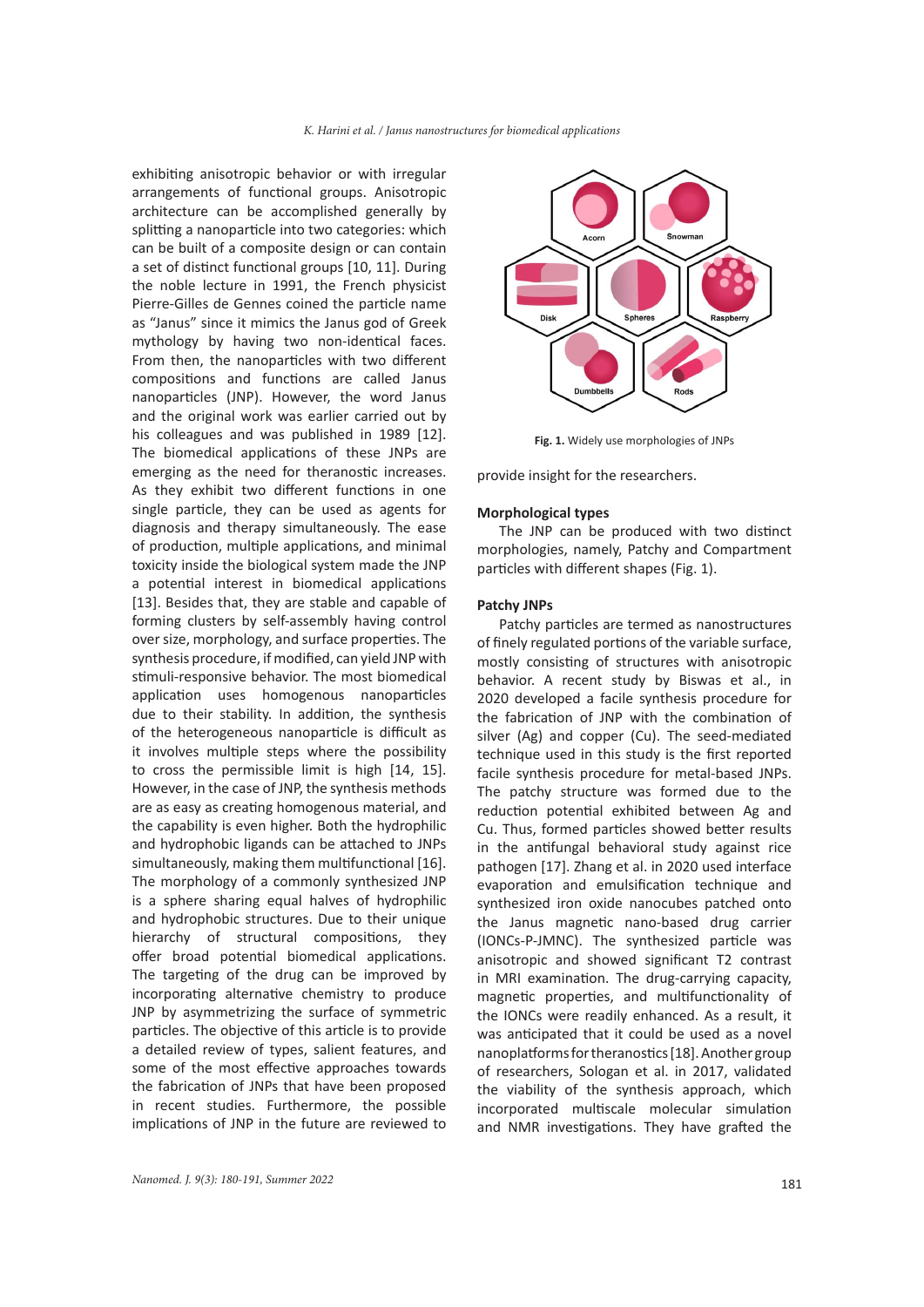Hydrogenated and Fluorinated Alkanethiolates onto the surface of gold nanoparticles (AuNp). The prepared JNP was evaluated under computational studies and showed successful demonstration on the self-assembly behaviour of numerous insoluble ligand compounds on AuNp. The outcomes of this detailed investigation can be used to understand the principles of cellular design to gain accurate control over inorganic nanoparticles [19]. McConnell et al., in 2010, developed a novel approach to fabricate JNP with tunable optical properties through the hierarchy of self-assembly. The patchy JNP synthesized was with gold and silica, which were covalently attached to each other. The particle they prepared showed excellent tunable optical properties with the change in surface energy, which was accomplished during annihilation [20].

#### **Compartment JNPs**

Compartmented particles, on the other hand, are core nanostructures with numerous phaseseparated regions. Since the structure contains two separate parts with different behavior, compartmented particles can function as a dual drug delivery vehicle. This was proved from the study conducted by Chen et al. in 2020. The study comprised designing of OA-UCNPs/PDA- gold nanoflowers JNPs, application for multimodal imaging, and tested for dual anticancer activity. The *in vivo* investigation on mice showed a significant therapeutic effect against hepatocellular carcinoma [21]. Kemel et al. in 2020 have studied the potential of compartmented JNPs in skin penetration. *In vitro* investigations using AFM-IR on Franz cells offered a clear understanding of the local penetration effect of JNP. It was concluded that future research on JNP might improve the transdermal fluxes of any active substances [22]. Another research group consisting of Li et al. in 2014 successfully synthesized the mesoporous structure of Janus silica nanocomposite through island nucleation growth method. The experiments on the optical property revealed that the dual compartment JNP synthesized here showed two folds greater carcinoma cell killing capacity (around 50 %) than single triggered delivery vehicles (approximately 25%) [23]. Truong-Cong et al. in 2018, conducted research regarding dual drug delivery of compartmented JNP. The prepared lipid-based JNPs showed a greater possibility of coadministration of two different drugs at once. The

synthesis procedure comprising FDA-approved pharmaceutical and lipid-based JNPs showed longterm stability [24]. Yang et al. in 2017 tested JNP for catalytic activity by producing mesoporouscarbon and organosilica JNPs via a wet chemical approach. The prepared JNPs exhibited three-fold superior catalytic activity in comparison to the Ptloaded carbon sphere catalyst [25]. Figure 1 shows the different morphologies of JNPs.

#### **Compositions**

The JNPs can be distinguished by their compositions, i.e., the sharing of hydrophilic and hydrophobic characteristics. The particles can be tailored with any composition in terms of their applications. JNPs were developed for different sorts of applications, and the fabrication technique used were tabulated in Table 1, including recent findings.

## **Organic JNPs**

Organic Janus nanoparticles are classic examples that share equal halves of hydrophilic and hydrophobic groups. These organic JNPs are pure polymers. Thus, prepared particles can be used for several applications ranging from biomonitoring to therapeutics. The polymersbased organic JNPs are otherwise called soft systems, which are highly efficient in terms of theranostic application compared to other systems due to their excellent stability. Cong Wei et al., in 2019 have, synthesized organic fluorescent JNPs doped equally with hydrophobic and hydrophilic dyes and were used as lasers. Thus, the fabricated nanophotonic particles were assured to provide insight for optoelectronic applications [26]. Lingyu Zhang et al. in 2018 have fabricated UFO-like cyclodextrin-Pd Nanosheet/ZIF-8 JNPs. The *in vivo* and *in vitro* investigations conducted in the study have concluded that the prepared organic JNPs showed a synergistic effect on cancer therapy. Their diverse properties were combined to achieve multiple applications, including a vehicle for dual drug delivery, stimuli-responsive carrier, and chemo-photothermal therapy with minimal toxic effects [27].

#### **Inorganic JNPs**

Inorganic JNPs are, called hard systems or pure inorganics, have a wide application in the biomedical field, which was discussed by Isabel et al. in 2014. This study talks about the synthetic route to synthesize different shaped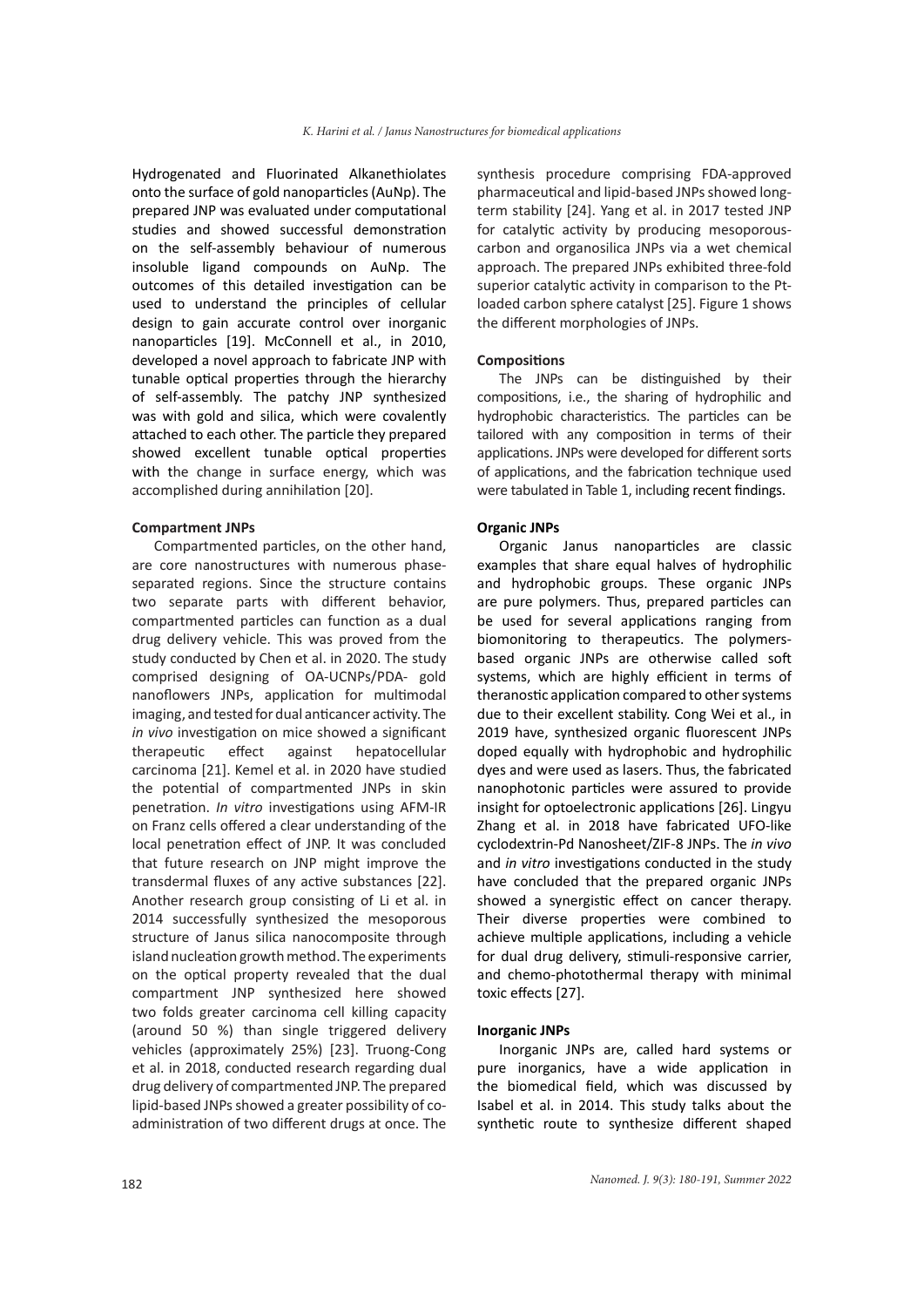| S.No | Composition | Types       | Components                           | Morphology            | <b>Fabrication strategy</b> | Applications                                | Ref.   |
|------|-------------|-------------|--------------------------------------|-----------------------|-----------------------------|---------------------------------------------|--------|
| 1.   | Organic     | Patchy      | Poly(4- vinylpyridine)-based block   | Dumbbell              | Solvent evaporation         | Facile synthesis approach                   | $[35]$ |
|      |             |             | copolymers                           |                       | induced assembly            |                                             |        |
| 2.   | Hybrid      |             | Poly(acrylic acid)-mesoporous        | Acorn                 |                             | Photoacoustic (PA) imaging-guided           | $[36]$ |
|      |             |             | calcium phosphate/polydopamine       |                       |                             | synergistic cancer chemo-phototherapy       |        |
|      |             |             | (PAA-mCaP/PDA) JNPs                  |                       |                             |                                             |        |
| 3.   | Inorganic   |             | Gold-Mesoporous Silica               | Spherical             | Pickering emulsion          | Cancer therapeutics                         | $[37]$ |
|      |             |             | Nanoparticles                        |                       | method                      |                                             |        |
| 4.   | Hybrid      | Compartment | UCNP@SiO2@mSiO2&PMO                  | Ball-shaped           | Anisotropic island          | <b>Bimodal Triggered Drugs Delivery</b>     | $[23]$ |
|      |             |             |                                      | depression            | nucleation and growth       |                                             |        |
|      |             |             |                                      |                       | method                      |                                             |        |
| 5.   | Organic     |             | Poly(4-vinyl benzyl chloride) (PVBC) | <b>Ball and stick</b> |                             | pH-responsive delivery to tumor cells       | $[38]$ |
|      |             |             |                                      | structure             |                             |                                             |        |
| 6.   | Hybrid      |             | Rhodamine doped silica (SiO2)        | Spherical             | Pickering emulsion          | Extended cell surface attachment            | $[39]$ |
|      |             |             | nanoparticles                        |                       | method                      |                                             |        |
| 7.   | Inorganic   | Patchy      | Ag-Cu                                | Spherical             | Seed mediated               | Antifungal activity against the potent rice | $[17]$ |
|      |             |             |                                      |                       | method                      | pathogen R. solani and potential protective |        |
|      |             |             |                                      |                       |                             | agents for rice crop production             |        |
| 8.   | Hybrid      |             | DMAEMA-MAA                           | Snowman-like          | Seed mediated               | Drug carrier for anticancer agent           | $[40]$ |
|      |             |             |                                      | Janus particles       | method                      |                                             |        |
| 9.   | Inorganic   |             | Ag-MoS2                              | Snowman-like          | Hydrothermal method         | Nanomotors for investigation of active      | $[41]$ |
|      |             |             |                                      | Janus particles       |                             | colloids.                                   |        |
| 10.  | Organic     | Patchy      | Carboxylated Polystyrene-PVDF/PVP    | Dumbbell              | Seeded emulsion             | Compatibilizer for polymer blends           | $[42]$ |
|      |             |             |                                      |                       | polymerization              |                                             |        |

| Table 1. A literature review of the JNPs developed for diverse biomedical applications |  |
|----------------------------------------------------------------------------------------|--|
|----------------------------------------------------------------------------------------|--|

JNP. They have studied the optical characteristics of inorganic JNPs. JNPs showed better emission of photoluminescence, which makes them the best suitable contrast agent for multimodal imaging. The surface modification in JNP is so facile that the properties can be tailored as per requirements and possibly can be applied in theranostics [28]. Wei Xue et al. in 2017 have, successfully fabricated novel inorganic JNPs with two different mixtures using regioselective modifications. The JNPs thus prepared was used as a solid emulsifier in order to better understand the interfacial assembly behavior. The prepared JNP exhibited a pH-sensitive release of payloads. They had concluded that the theoretical explanations were experimentally proved to be the same for the first time when JNPs were applied in the place of homogenous particles [29]. Another group of researchers, including Xiaowei et al., has developed inorganic JNPs with dual imaging properties for simultaneous applications on chemotherapy and hyperthermia. The *in vivo* investigation on the mouse model has shown a complete tumor inhibition with minimal detrimental effects when irradiated with AMF plus laser as by which the ROS production increases. The study results showed an alternative method for treating cancer, especially breast tumor cells, and can also be used in theranostics [30].

#### **Hybrid JNPs**

Hybrid JNPs are composite materials consisting of a combination of organic and inorganic materials in every single particle. Zhang et al. in 2019 synthesized 2D JNPs - Black phosphorus Nanosheets (BPNs)/ quantum dots (BPQDs) to provide better photocatalytic activity in photodynamic therapy against cancer. This investigation showed that when a laser at 670 nm irradiates these particles, the interaction with  $O<sub>2</sub>$  increases, leading to high production of singlet oxygen. The antitumor effect of the prepared particle was tested on tumorinduced mice and compared with nude BPQDs. The BPQDs treated mice group showed minimal delay of tumor growth, whereas the mice group treated with the prepared JNPs featured excellent tumor growth delay. Later, it was confirmed that, this sort of activity is due to the  $Cu<sup>2+</sup>$  release. This acts as Fenton like agent against tumor growth. The environmental stability is also high compared to BPQDs [31]. JNPs are concluded as the best catalyst in the study done by Wang et al. in 2015. The catalytic activity of the prepared JNPs through sprout growth technique was evaluated by acidbase deacetalization, i.e., Henry cascade reaction. The functionalization of NH<sub>2</sub> and SO<sub>3</sub>H groups on the surface was confirmed by Fourier transform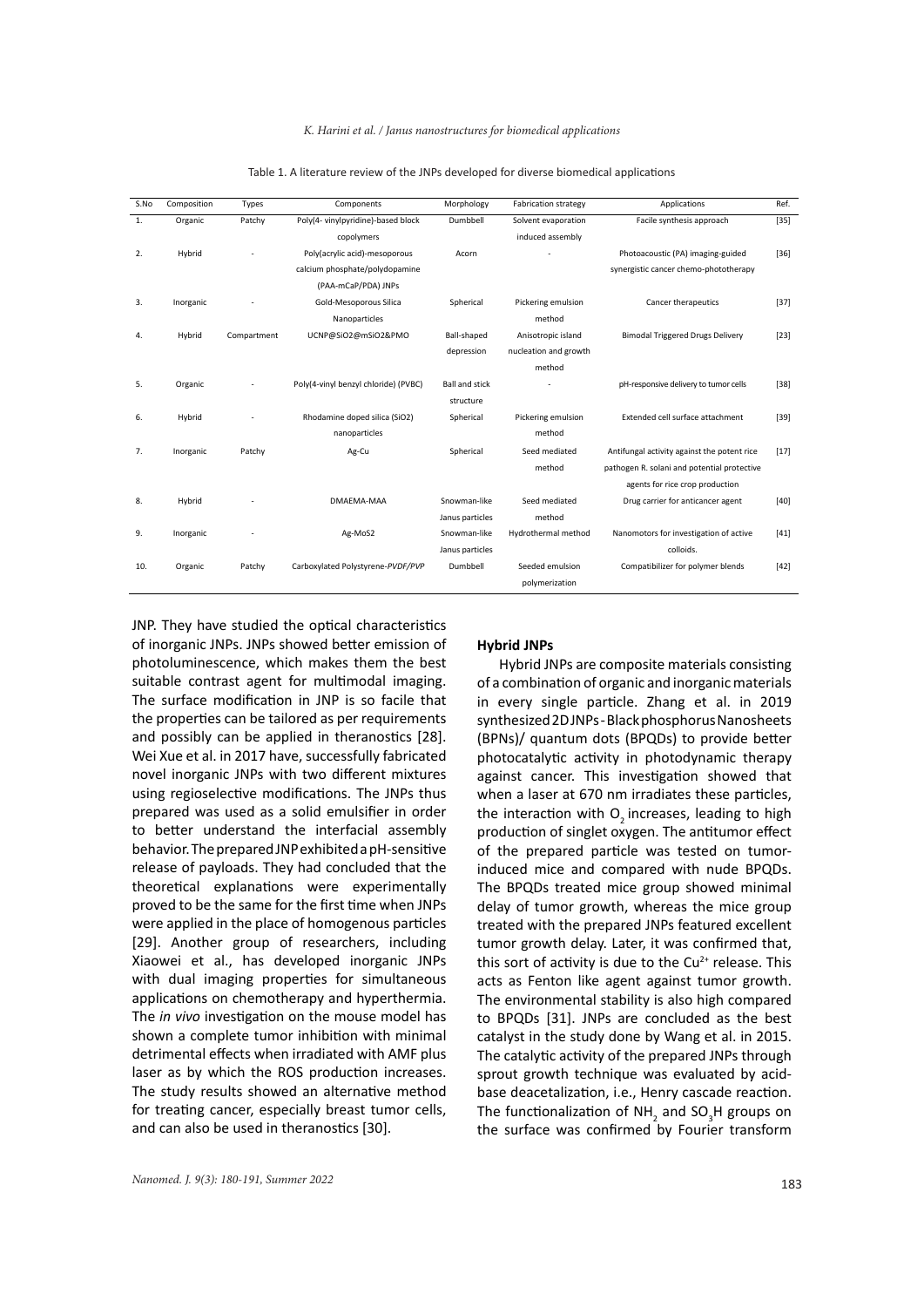infrared spectroscopy. Any Janus nanostructures can be functionalized with three or more functional groups. However, the tagging of these two groups on mesoporous silica nanoparticles showed better acidic catalytic activity. Therefore, these JNPs can be used for nanocatalytic applications [32]. The composite Janus nanomaterial synthesized by Zhang et al. in 2021 has concluded that JNP can serve as probe in photoacoustic imaging for the detection of biomarkers and other radicals. The gold nanoparticles were coated with two pH responsive polymers through Surface-initiated atom transfer radical polymerization method. The assembly mechanism of the polymer and the nanoparticle was studied using dissipative particle dynamics (DPD) simulations. Thus prepared JNPs was tested on tumor induced mice model and exhibited high biocompatibility and deeper penetration making them best suitable probe for *in vivo* applications [33]. Ali et al. in 2014 demonstrated a facile method for the fabrication of hybrid JNPs via solvothermal synthesis technique. The magnetic property of the nanoparticle was evaluated by vibrating sample magnetometer and their structures were studied using X-ray Diffractometer. The particles prepared through this route possessed higher surface tunable property and super paramagnetic property with an increased amount of magnetite [34].

#### **Fabrication techniques**

There are three major techniques involved in the fabrication of JNPS (Figure 2).

### **Self-assembly**

Self-assembly is a simple and robust strategy that involves a simultaneous arrangement of various di or triblock copolymers to synthesize JNPs. They are categorized under the bottom-



up approach since they deal with the built-up of bulk material from monomers [13, 43]. The solubility of the precursors can be adjusted to control the morphology and porous structure. As a result, a range of different configurations can be constructed. The most prevalent form obtained is the dumbbell. Self-assembly was the first known synthesis approach for creating Janus nanoparticles. They are the beneficial synthesis methodsince the primary and secondary precursors have strong intermolecular interactions. Selfassembly typically involves two sorts of materials: pre-synthesized core nanoparticle and secondary precursor molecule [9]. The second precursor is then allowed to envelope the core by altering the synthesis environment. Depending upon the difference in surface energy between the two materials, three distinct growth modes can be observed: Frank-van der Merwe growth mode (layer-by-layer deposition), Volmer-Weber growth mode (island growth), and Stranski-Krastanov growth mode (combination of the above growth modes) [44]. In case the surface energy of the second precursor is low than the core, then the precursor undergoes Frank-van der Merwe growth mode. When the surface energy of the core is lower than that of the precursor, then it undergoes Volmer-Weber growth mode. Whereas in Stranski-Krastanov growth mode, the precursor primarily undergoes Frank-van der Merwe growth mode followed by Volmer-Weber growth mode after it reaches saturation point (typically means the thickness of the layer). As a consequence of the deposition, JNPs with a broad range of functionalities are generated.

Wen et al., in 2021, synthesized single-chain JNPs that were then modified to obtain photo responsiveness. The block copolymer with azobenzene was prepared by crosslinking of separate polymer chains and their liquid crystalline behaviour was studied using differential scanning calorimetric technique. These particles are believed to broaden their application in nanomedicine [45]. Kang et al., in 2019, studied the self-assembly behavior of polymers to prepare JNPs, which can carry two different payloads simultaneously. The monomer of siloxane derivative namely TMPT [3-(trimethoxysilyl)- propane-1-thiol] tagged with thiol group was used as a precursor molecule to prepare JNPs. The triblock JNPs featured chemical versatility denoting that the individual Fig. 2. Fabrication strategies involved for the preparation of JNPs structure can be altered with various chemical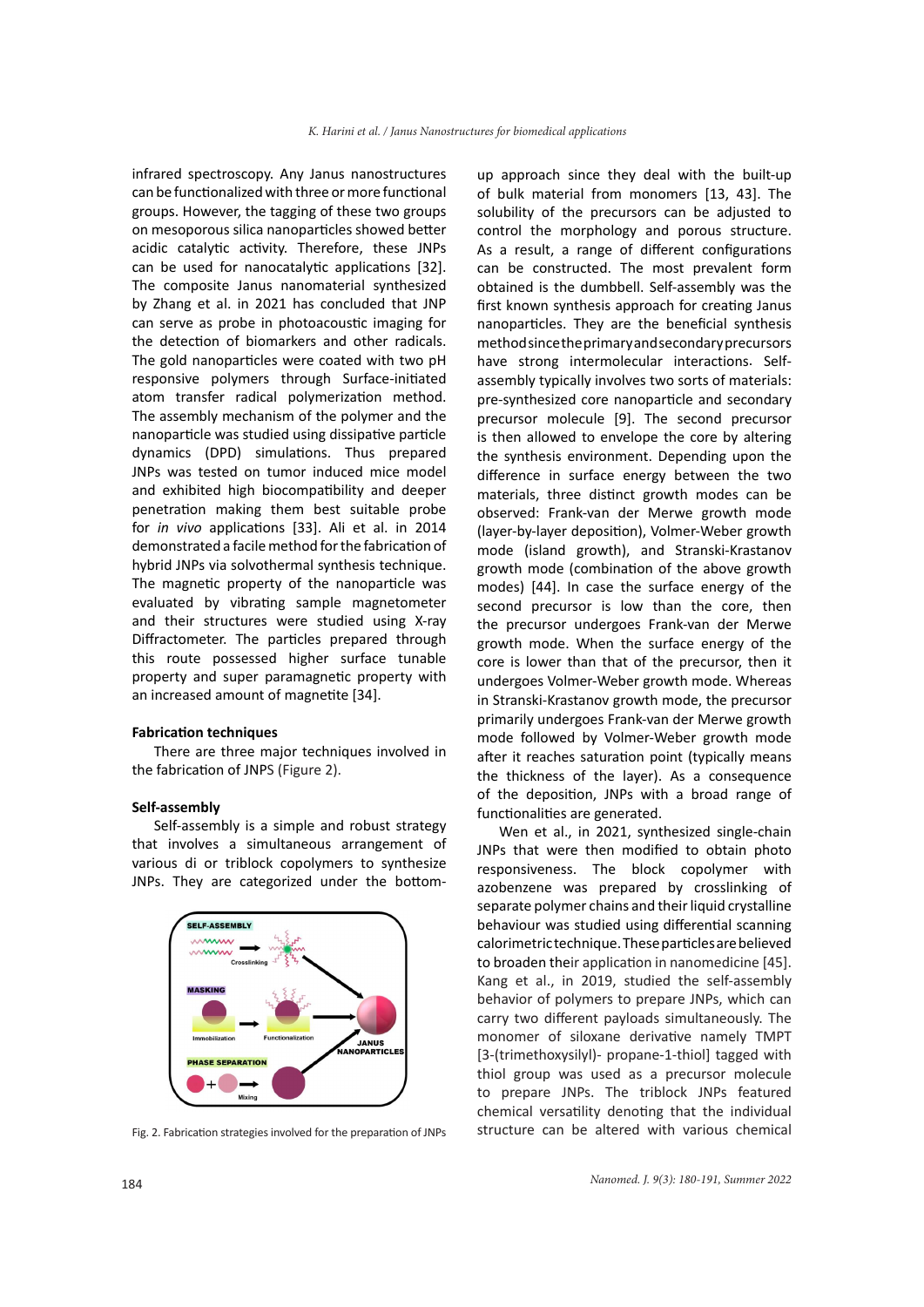reactions. They worked on surface modification of JNPs to obtain micellar structures. The selfassembly behavior and micellar-structured JNP can be utilized for several applications [46]. The research team of Lu et al. in 2018 designed a hollow structure of gold nanoparticles with MPD ligands (3-mercapto-1,2-propanediol) attached to its surface. Biosensing requires high plasmonic circular dichroism (PCD) absorption in the visible region. The prepared JNPs showed increased absorption of PCD and hence can be used for biosensing applications [47]. In 2016, Deng et al. illustrated a facile synthesis of block copolymers based on Polyvinylpyrrolidone by emulsion solvent evaporation induced self-assembly technique. The self-assembled superstructures were efficient in changing and modifying the morphology. The desired superstructures can be formed due to the interfacial and solvent selectivity and this modification is highly affected by the janus balance [35]. Tran et al. in 2015 designed lipidbased JNPs to study the interface potential of the interconnected nanomaterials. The Pluronic F127 stabilized lipid monoolein utilized in this experiment consists of various applications including drug delivery and membrane protein crystallization. The cryo-electron microscopy (cryo-EM) investigations with the data obtained from the SAXS technique were carried out to visualize the structural arrangements. The coexistence of stable and discrete lipid based nanoparticles through self-assembly was first reported [48].

The intense interest in JNP self-assembly has contributed to the emergence of other fabrication processes as well. Fabrication can be accomplished without the requirement of a primary pre-synthesized core nanoparticle using precursors with similar reaction kinetics. Due to their same reaction kinetics, the nuclei formed by both the particle will occur at the same time. This nuclei formation occurs, dropping the surface energy and forming a single Janus particle. Due to the obvious convenience of this approach and the high scalability of the particles formed, a comprehensive investigation of self-assembly fabrication techniques for JNP synthesis has been established.

## **Masking**

Masking is the first-ever method used to prepare JNPs and a majority of JNPs are synthesized using a masking approach. This method works by

protecting and modifying the surface of the desired particle and usually yields patchy nanostructures. Asymmetric functionalization on the surface can be accomplished by adhering the particle to a surface/ support or entrapping it in the interface of a fluid system. In this method, only the reaction region will be exposed to the environment, while the other half of the hemisphere will be shielded, providing safe functionalization on the desired area alone. Masking is still the most preferred fabrication method since it can construct any sort of material and offers a variety of functionalities. However, in comparison to the self-assembly strategy, it seems to have much lower scalability. This issue can be fixed by using a different platform for entrapment. This usually involves droplets or particles of the colloidal phase to attain a high yield [49]. As a result, the implementation of functional groups for surface modifications is constricted. Pickering emulsion is one of the masking methods which can be employed to resolve this difficulty and ensure a better yield. The yield of the approach can also be determined by the substrates being used. Hard and soft flat substrates are the two major types of substrates intended to immobilize nanoparticles. However, the immobilization can be carried out at the interface between air and water or between two liquids as well. The masking method can be carried out in four ways: (a) masking/unmasking, (b) printing, (c) deposition with the use of reactive fields or fluxes, (d) partial interaction with reaction medium. Kloberg et al. in 2021, constructed a Janus nanoparticle with silica and quantum dots by 2D masking technique using 2D nanosheets as substrate. The use of this substrate allowed the researchers to tag various types of functional groups (both hydrophilic and hydrophobic) without any alteration in their optoelectronic characteristics [49]. Mayol et al. in 2021, reported novel nanotools with gold and mesoporous silica functionalized with glutathione reductase for the release of anticancer agents such as doxorubicin to the tumor site. The nanodevice constructed was an enzyme controlled system which uses AND logic gate (Boolean) for the command. Glutathione disulfide and NADPH were used as input signals. The payload i.e. the anticancer drug gets delivered as output signal as changes in gating procedure due to the production of enzymes during reduction of glutathione [50]. Firozjah et al. in 2020, designed a pH-sensitive Janus nanocarrier with SPION and a polymer using the masking method. The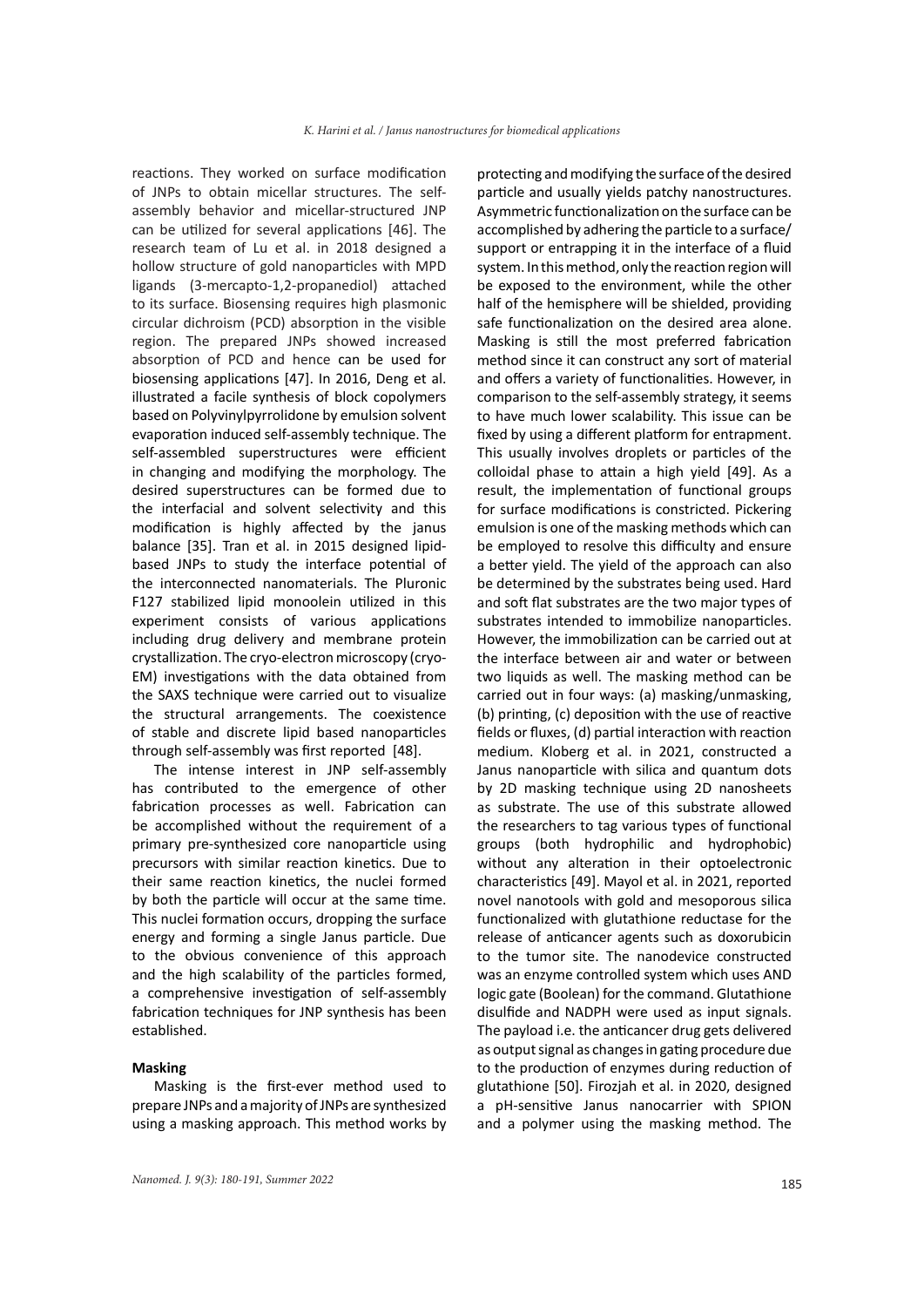microgel of PMMA [poly(methyl methacrylate)]- Fe3O4[Iron oxide] -PHEMA [poly(2-hydroxyethyl methacrylate)] were subjected to ultrasound waves to PMMA-Fe3O4-PHEMA. The release rate of methotrexate (MTX) grafted on PHEMA was observed by release kinetics study. The results obtained showed the release at pH 5.8 could be controlled by the hydrolysis of bonds, especially the ester bond and further used as a potential drug carrying system instead of conventional structures such as core-shell [51]. Papan et al., in 2021, developed barium-hexaferrite/Au-JNPs through a pickering emulsion method. This novel particle showed excellent optical and magnetic properties, which can be used for *in vivo* imaging systems [52]. Khoee et al. in 2020 illustrated surface modification of SPIONs with hydrophilic and hydrophobic functional groups such as poly (2-hydroxyethyl methacrylate) (PHEMA) and polydopamine (PDA) that can work as stimuli responsive nanocarrier. The study concluded that this type for carriers would be helpful for cancer therapy [53]. Paniague et al in 2019 has reported the preparation of Janus nanocolloids of gold and mesoporous silica functionalized with biosensing element and capturing element such as horseradish peroxidase and avidin modified SPION@SiO2 respectively. The prepared particles were successfully employed for the study as electrochemical biosensors for carcino-embryonic antigen biomarker detection. The masking method here was helpful for the asymmetric bifunctionalization on the surface [54].

#### **Phase separation**

Phase separation is the third basic approach to fabricate JNPs. Originally, they were employed to prepare inorganic materials. However, recent advancements have made it possible to produce organic and hybrid materials as well. The phase separation method is commonly preferred as it allows a wide range of functionalizations on all types of materials, including organic, inorganic, and hybrid. The stability scalability acquired from the particles synthesized through this route is comparatively high. Many studies were using a microfluidic methodology based on the phase separation approach to develop Janus particles on a wide scale because of the peculiar characteristics of fluid at the micron scale level. Urban et al. in 2014, has designed polymer Janus nanoparticles through a phase separation strategy where they

demonstrated that the nucleation on each phase was so facile and can be tailored according to the applications [55]. The magnetic JNPs prepared by Teo et al. in 2011 showed reversible behavior, which is demonstrated as the key advantage. This method could fabricate particles with novel symmetries to function as stabilizing agents [56]. Dehghani et al. in 2018, studied the *in vitro* simultaneous release behavior of two drugs from Janus carrier. PHEMA were used as a precursor molecule to fabricate 2-dimethylaminoethylamino methacrylate (DMAEMA) via seed emulsion polymerization technique. To conclude the best suitable morphology for the release of anticancer agents, two morphologies such as Dumbbell and snowman shape were chosen and anticancer drugs such as doxorubicin and ibuprofen were loaded to both the structures. The release rate of both was monitored. The work concluded that the snowman like morphology obtained was stable, and the release of doxorubicin was better and sensitive to stimuli such as pH [57]. Zhang et al. in 2017 fabricated polymeric JNPs in two steps process involving phase separation. The TEM results showed a well-dispersed structures of the particles. The study summarized that this could be a stable, highly efficient, and highly applicable process of synthesis for biomedical applications [58]. Polymeric JNPs constructed via phase separation by Wu et al. in 2016 have shown higher stability without any use of surfactants. Thus, the solubility issues regarding the precursor molecules were resolved [59].

The microfluidic approach based on a phase separation technique can instantly be adjusted to generate larger quantities of granules in a linear fashion. The generated particulates are big due to the comparatively larger diameter of fluidic pathways. The size of these generated particles often ranges from one to hundreds of micrometers, being a great concern and the only reason for limited works under the phase separation technique.

## **Applications**

As discussed, JNPs exhibit various functionalities, including asymmetrical morphology, composition, and higher reactivity. JNPs effectively blend the features of elements, expanding possible outcomes for a wide range of applications (Figure 3). Because there has been a limited investigation on JNPs, their characteristics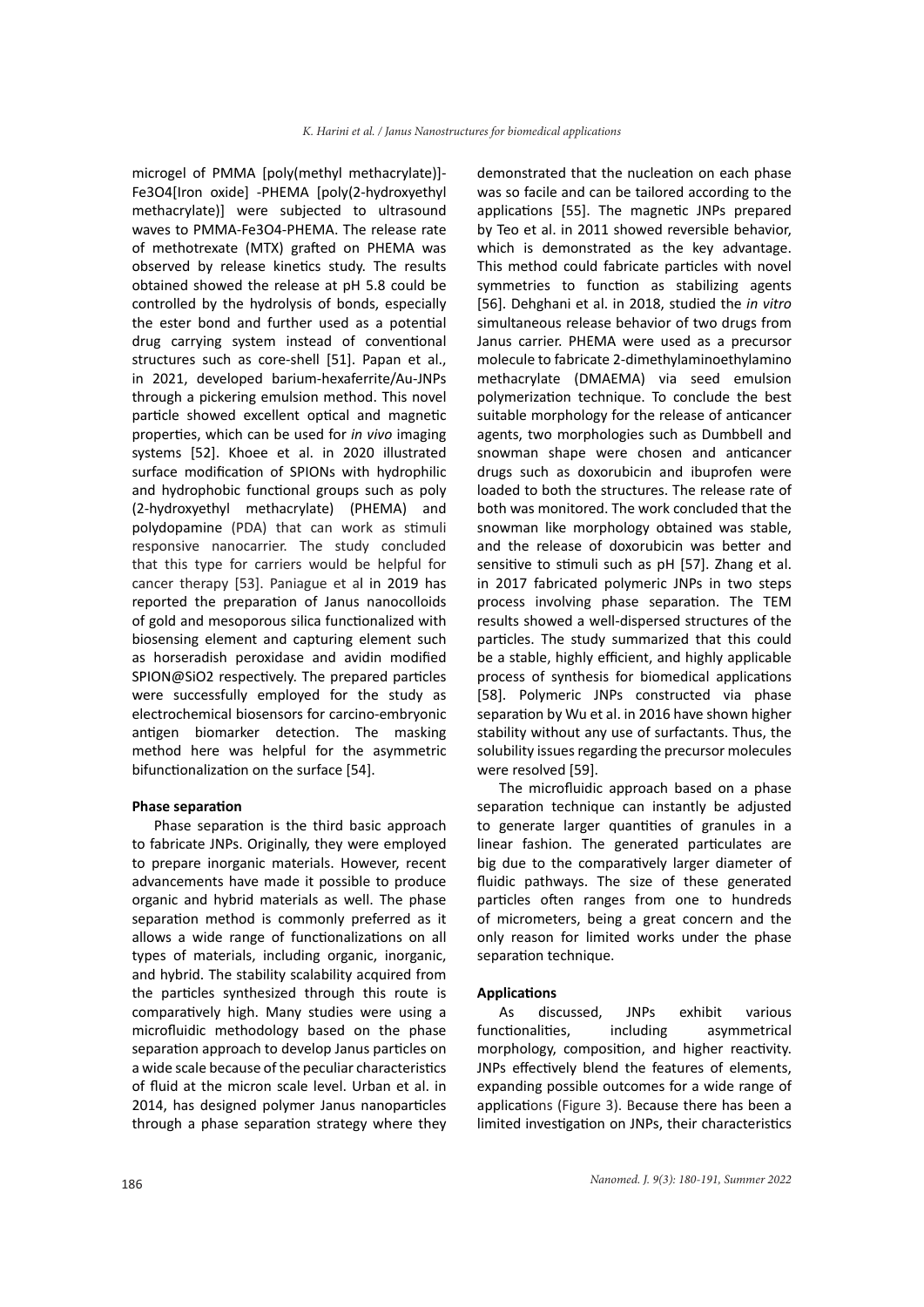

Fig. 3. Biomedical applications of multifunctional JNPs

are not well understood. Surface activity and selfassembly behavior are two of the most important features studied in JNPs.

#### **Cellular delivery**

Designing nanostructures for the delivery of therapeutic substances such as bioactive substances or drugs has experienced tremendous growth. Taking advantage of their amphiphilicity and anisotropy, site-specific delivery can be accomplished. Co-administration of drugs or imaging probes is possible due to their functionality difference on two sides. Specific modification on the surface highly influences the tagging and encapsulating multiple components of the same characteristics.

## **Delivery of bioactive agents**

Delivering bioactive agents across the physiological barrier is another issue regarding delivery carriers. The particular carrier molecule must possess better endosomal escape to successfully transport any bioactive agents such as RNA, DNA, or protein. This way, JNPs can escape the biological barriers better compared to conventional carrier molecules. Antiviral therapy usually involves bioactive agents such as siRNA or mRNA. After the covid-19 pandemic, researchers are mostly into the development of antiviral therapy to quickly treat the diseased condition. Recently, Lee et al. developed Janus particles incorporated with RNA therapeutics to deliver across the physiological barriers. The loading of RNA therapeutics was carried out by charge interactions, and the cellular delivery of JNPs was monitored by confocal laser-scanning microscopic investigations. The cytotoxicity assay, RNA expression studies, siRNA knockdown study were clearly carried out to declare that the JNPs

serve as the best carrier molecule for antiviral therapy [60]. The bioactive agent functions as therapeutics and is also used in functionalization to facilitate localized administration to target cells in conditions like solid tumors. In accordance with this hypothesis, Khezrian in 2020 developed JNPs functionalized with aptamers to specifically deliver anticancer agents for colorectal adenocarcinoma. The prepared particles were evaluated with various *in vitro* investigations such as cellular uptake study using confocal microscopy, cytotoxicity analysis using cell line etc., to demonstrate JNP as an effective delivery platform [61]. Zhang et al. in 2021, developed dendrimers like JNPs for the transport of mRNA across physiological barriers. The luciferase activity in mice model was quantified in *in vivo* study. The results obtained from *in vivo* and *in vitro* studies showed that Janus dendrimer is an efficient carrier of mRNA [62].

#### **Delivery of drug molecules**

Nanoparticles as a carrier molecule were studied by several research groups and declared as a promising way to deliver drugs at the targeted site in a controlled manner. Usually, the drug to be delivered suffers from low efficacy. As a result, tremendous effort is being carried out to develop nanostructures of delicate configurations in order to take complete control over the targeting and release of payload. As aforementioned, because the physiochemical features of JNPs are different in different sites of the same particle, they are indeed the best candidate for shipping the drug moieties to the target site. To study the potential of multifunctional JNPs as a carrier molecule, Shaghaghi et al. in 2019, prepared a pH-sensitive JNP, loaded with doxorubicin for the treatment of cancer. The prepared particle was decorated with folic acid receptors to actively target the brain tumor. The *in vitro* study was conducted on a rat C6 glioma cell line for the confirmation of efficacy and pH responsiveness. The study showed that the prepared JNP was vital for carrying drugs to the brain cortex [63]. Thus, the above study proved that the multifunctional JNP could be an ideal carrier to actively target the desired site by tagging various ligands onto them. The research team of Montoto prepared a stimuli-responsive JNP carrier with gold stars and mesoporous silica particles (AuNSt-MSNP). The study concluded that upon NIR irradiation, the payload entrapped in the carrier molecules was released effectively [64]. The photolabile compound became photo-dissociate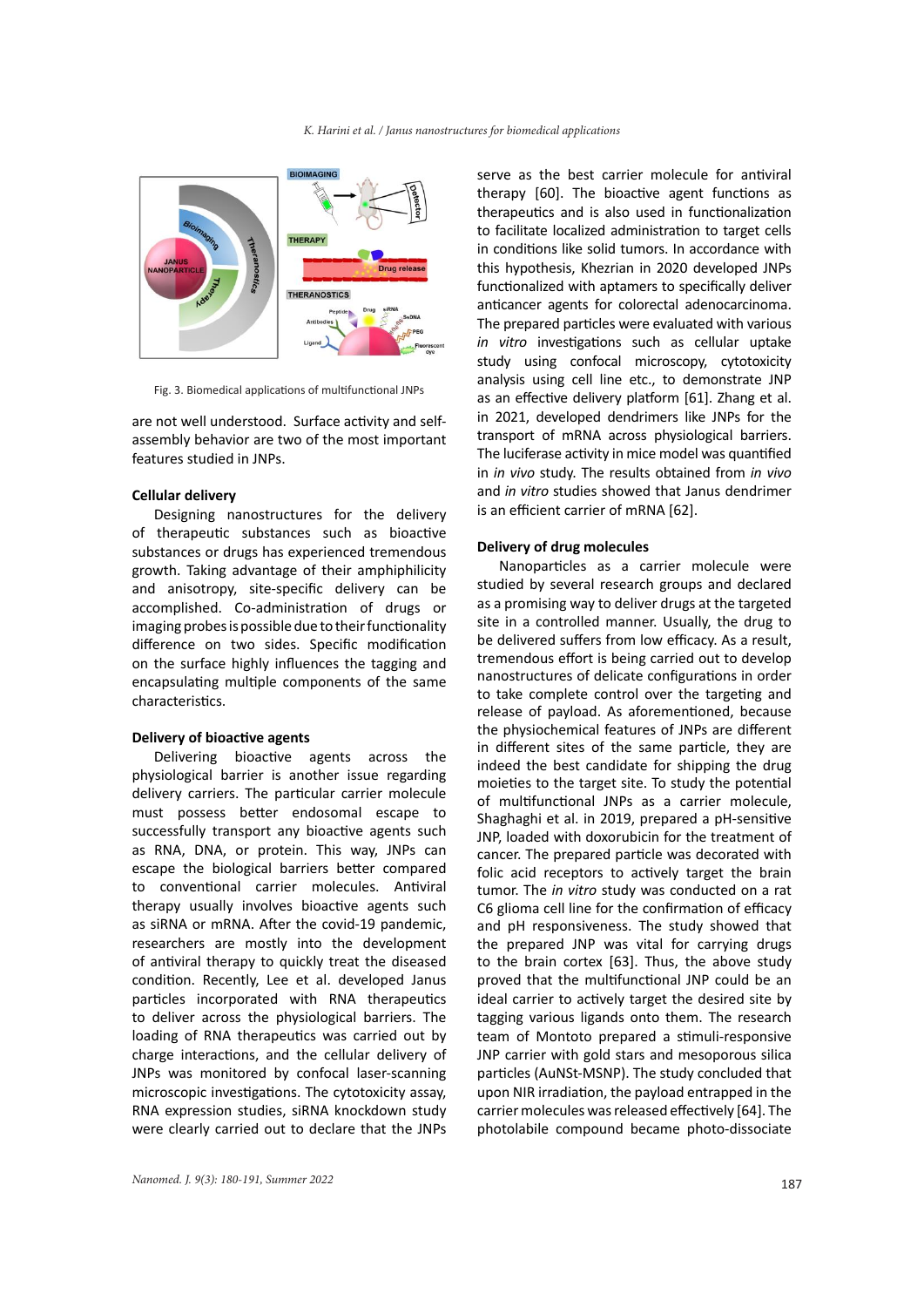to form the succinic acids inducing the opening of gate-keeper and payload delivery. Llopis-Lorente et al. prepared stimuli-responsive mesoporous silica nanomotors for intracellular delivery. The system equipped with urease enzymes that act as the power supply to nanomotors. The HeLa cell line studies showed increased therapeutic effect and internalization of [Ru(bpy)3] as well as doxorubicin compared with the bulky structure in presence of biofuels urea. The pH responsiveness of the nanomotors made them unique for the sitespecific delivery of drugs [65].

#### **Bio-Imaging**

The cure rate of any ailments depends on two aspects: early detection and appropriate treatment design, which requires a non-invasive imaging technology with superior spatial resolution. The shortcomings associated with the existing techniques such as X-Ray, Computed tomography (CT), Magnetic Resonance Imaging (MRI), Sonography, etc., need to be addressed to ensure the overall effectiveness of the treatment. The limitation includes cost, quality of resolution, imaging time, the requirement of professional for handling the instrument, availability, and adverse effects. This is the reason for the development of contrast agents (CA) and multimodal imaging. CA, on the other hand, has challenges that make it less preferable. CA does have many detrimental consequences on the biological system. In this quest, nanomaterials were implemented for the betterment of CA. Among the nanostructures, JNPs are anticipated to provide better effectiveness due to the availability of many sites for surface functionalization. In this regard, researchers are working intensively to incorporate the imaging agents with JNP. Wang et al, in 2019, fabricated hybrid JNP with gold nanoparticles and polymers for CT imaging. The prepared particles were coated with folic acids and used as a targeting probe. Cellular uptake studies were conducted, which showed increased fluorescence. The work suggested that the fabricated particle can be used as diagnostic agents and also for therapy [66]. Hybrid bioresorbable JNP was prepared by Tamarov et al. in 2017 was used as a contrast agent for ultrasound imaging that has the ability to generate microbubbles under US radiation [67]. The porous morphology of the particle was introduced by nanostopper techniques to penetrate ultrasound inside them and it offers

hydrophobic inner face and hydrophilic outer face. The lifetime of these particles in the systemic blood circulation was greater compared to the standard microbubbles used in sonography. Deka et al. in 2019, prepared manganese-based (MnFe2O4@MnO) JNPs enveloped with PEG (Polyethylene glycol) to increase the stability. This particle has the capability to function as a dual-mode MRI agent. The particle consists of manganese oxide (MnO) and manganese ferrite (MnFe2O4) moieties, which correspond to T1 and T2 contrast, respectively. The r2/r1 ratio justified the dual contrast ability of the MnFe2O4@MnO JNPs. The PEGylation made the particles water soluble and biocompatible for safer biomedical application. The cell viability study was performed with different metal concentrations to evaluate the cytotoxicity using HEK 293 and HEPA 1-6 cell lines. Further to study the efficiency of the particle, *in vitro* and *ex vivo* studies were conducted. All the results showed that the MnFe2O4@MnO JNPs can be an ideal diagnostic agent on MRI for dual T1 and T2 imaging [68].

## **Theranostic applications**

To ease the existing techniques, a newer particle can be developed which could perform both diagnostics and therapy simultaneously. Theranostic applications of JNPs are being studied by various researchers as they provide multiple functionalization and tunable morphology. In this field, Iqbal et al. in 2017 used a solvothermal synthesis route to prepare Janus nanostructures, which were further processed with epitaxial growth and lattice mismatch. Microscopic analyses showed homogenous growth and the prepared JNP were tested as MRI CA and as Photosensitizer (PS) for photodynamic therapy (PDT). The study results demonstrated enhanced MRI contrast on T1 weighted image and extensive property in PDT. Thus, they concluded that the fabricated particles could be used as a flawless candidate in cancer theranostics [69]. Li et al. in 2018 fabricated ternary JNPs with Manganese dioxide (MnO2) and Gold Nanoparticle (AuNp) enveloped with Copper sulfide (CuS). The stability of the particle was enhanced by incorporating polymeric structures. The resultant particle functioned as contrast agents and showed effective CT/MR images alongside potent outcomes in chemo and photothermal therapy (PTT) [70]. Ju et al. in 2017, synthesized monodispersed 12 nm Au-Fe2C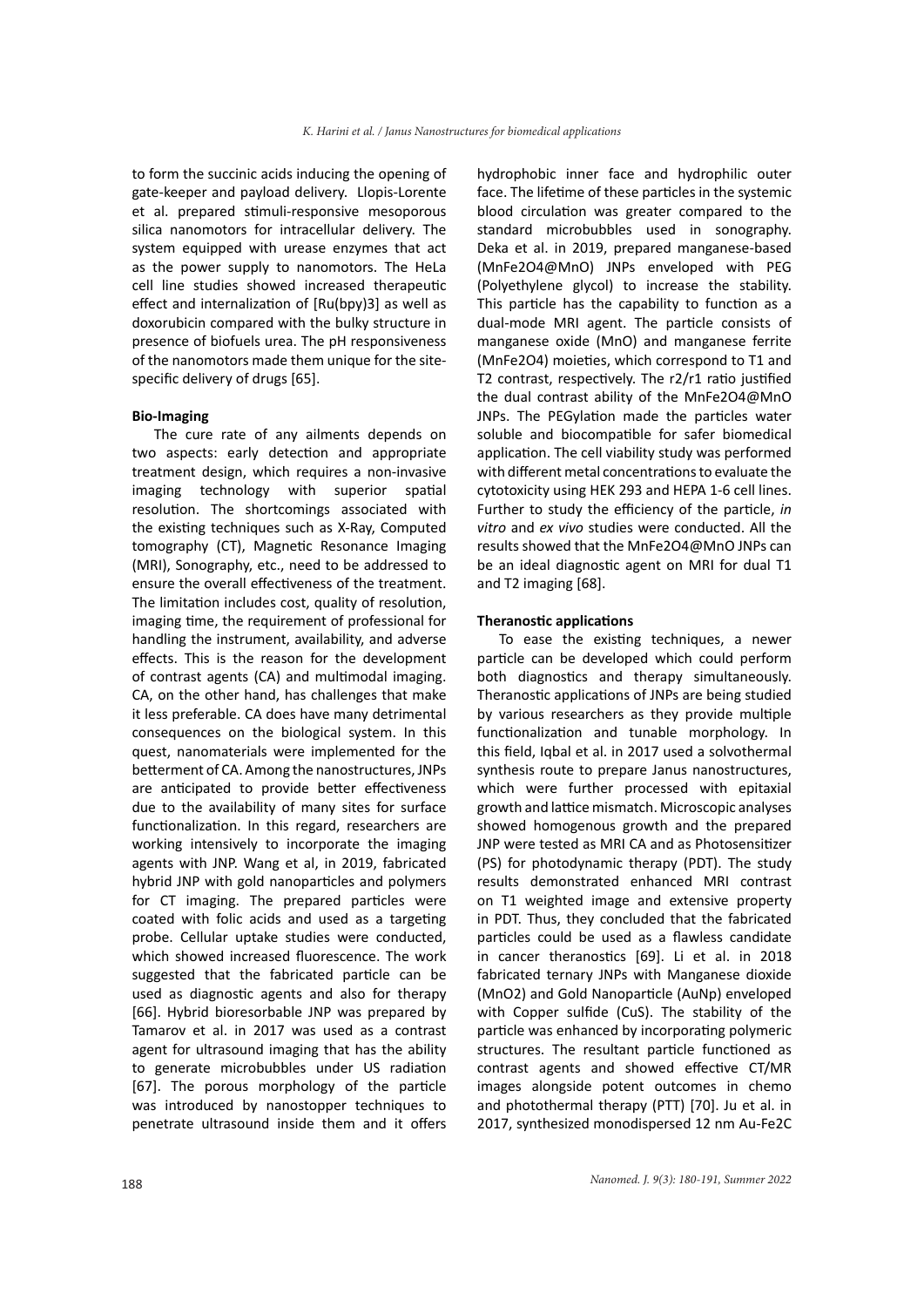Janus particles and demonstrated as the perfect candidate for cancer theranostics. The particle features a superior agent for triple modal MR/CT/ multispectral photoacoustic tomography (MSOT) imaging and guides the PTT. The *in vivo* and *in vitro* studies showed deeper penetration and selective accumulation of affibody conjugated Au-Fe2C JNPs (Au-Fe2C-ZHER2:342) in the tumor tissues than non-targeting JNPs. The *in vivo* experiments on tumor-bearing mouse reveled the PTT efficacy of Au-Fe2C-ZHER2:342 with low side effect during the therapeutic period [71]. Recent research conducted by Li et al. in 2020 demonstrated successful CT-guided chemotherapy and PTT. The synthesis of the Prussian blue@polyacrylic acid/Au aggregate JNPs (PB@PAA/Au-A JNPs) were facile and stable. The doxorubicin-loaded PB@PAA/Au-A JNPs exhibited enhanced tumor inhibition due to the clear images obtained in CT imaging. These investigations established the new generation cancer theranostics using nanostructures [72].

#### **CONCLUSION**

JNPs are an intriguing topic since they exhibit some of the ideal properties of all the nanostructures. The morphology of JNPs is diverse, allowing researchers to select the desired design from a variety of alternatives. The surface characteristics are vast and can accommodate a wide range of targeting agents. This review discusses the four major elements of JNPs: morphology, composition, fabrication techniques, and biomedical applications. Designing a single particle with the combination of two distinct particles provides them the peculiar features compared with traditional nanostructures. The catalytic performance is one of the major modules in consideration with their theranostic applications. The optical, chemical, and electric properties of JNPs are much more effective than the other nanomaterials. The amphiphilicity of this range of particles makes them the best suitable candidate for biomedical applications. This article also summaries recent investigations and their outcomes in this field.

#### **ACKNOWLEDGEMENTS**

Authors acknowledge CARE for financial and infrastructural support. PP, KR & PG acknowledge CARE for fellowships too.

#### **CONFLICT OF INTEREST**

The authors declare no competing interests.

#### **REFERENCES**

- 1. Girigoswami A, Yassine W, Sharmiladevi P, Haribabu V, Girigoswami K. Camouflaged nanosilver with excitation wavelength dependent high quantum yield for targeted theranostic. Sci Rep. 2018;8(1):1-7.
- 2. Haribabu V, Sharmiladevi P, Akhtar N, Farook AS, Girigoswami K, Girigoswami A. Label free ultrasmall fluoromagnetic ferrite-clusters for targeted cancer imaging and drug delivery. Curr Drug Del. 2019;16(3):233-241.
- 3. Sharmiladevi P, Akhtar N, Haribabu V, Girigoswami K, Chattopadhyay S, Girigoswami A. Excitation wavelength independent carbon-decorated ferrite nanodots for multimodal diagnosis and stimuli responsive therapy. ACS Applied Bio Materials. 2019;2(4):1634-1642.
- 4. Sharmiladevi P, Girigoswami K, Haribabu V, Girigoswami A. Nano-enabled theranostics for cancer. Mater Adv. 2021;2:2876-2891.
- 5. Jhaveri J, Raichura Z, Khan T, Momin M, Omri A. Chitosan nanoparticles-insight into properties, functionalization and applications in drug delivery and theranostics. Molecules. 2021;26(2):272.
- 6. Zhang L, Zhang M, Zhou L, Han Q, Chen X, Li S, et al. Dual drug delivery and sequential release by amphiphilic Janus nanoparticles for liver cancer theranostics. Biomaterials. 2018;181:113-125.
- 7. Sharmiladevi P, Breghatha M, Dhanavardhini K, Priya R, Girigoswami K, Girigoswami A. Efficient Wormlike Micelles for the Controlled Delivery of Anticancer Drugs. Nanosci Nanotechnol Asia. 2021;11(3):350-356.
- 8. Sau TK, Rogach AL. Nonspherical noble metal nanoparticles: colloid‐chemical synthesis and morphology control. Adv Mater. 2010;22(16):1781-1804.
- 9. Hu J, Zhou S, Sun Y, Fang X, Wu L. Fabrication, properties and applications of Janus particles. Chem Soc Rev. 2012;41(11):4356-4378.
- 10. De France K, Zeng Z, Wu T, Nyström G. Functional materials from nanocellulose: utilizing structure–property relationships in bottom‐up fabrication. Adv Mater. 2021;33(28):2000657.
- 11. Xu W, Tu B, Liu Q, Shu Y, Liang C-C, Diercks CS, et al. Anisotropic reticular chemistry. Nat Rev Mater. 2020;5(10):764-779.
- 12. Casagrande C, Fabre P, Raphael E, Veyssié M. "Janus beads": realization and behaviour at water/oil interfaces. EPL Europhys Lett. 1989;9(3):251.
- 13. Su H, Price C-AH, Jing L, Tian Q, Liu J, Qian K. Janus particles: design, preparation, and biomedical applications. Mater Today Bio. 2019;4:100033.
- 14. Ha M, Kim J-H, You M, Li Q, Fan C, Nam J-M. Multicomponent plasmonic nanoparticles: from heterostructured nanoparticles to colloidal composite nanostructures. Chem Rev. 2019;119(24):12208-12278.
- 15. Tran L-T-C, Lesieur S, Faivre V. Janus nanoparticles: materials, preparation and recent advances in drug delivery. Expert Opin Drug Deliv 2014;11(7):1061-1074.
- 16. Zhang X, Fu Q, Duan H, Song J, Yang H. Janus nanoparticles: from fabrication to (bio) applications. ACS nano. 2021;15(4):6147-6191.
- 17. Biswas S, Pramanik S, Mandal S, Sarkar S, Chaudhuri S, De S. Facile synthesis of asymmetric patchy Janus Ag/Cu particles and study of their antifungal activity. Front Mater Sci. 2020;14(1):24-32.
- 18. Zhang W, Choi H, Yu B, Kim D-H. Synthesis of iron oxide nanocube patched Janus magnetic nanocarriers for cancer therapeutic applications. Chem Commun. 2020;56(62):8810-8813.
- 19. Şologan M, Marson D, Polizzi S, Pengo P, Boccardo S, Pricl S, et al. Patchy and Janus nanoparticles by selforganization of mixtures of fluorinated and hydrogenated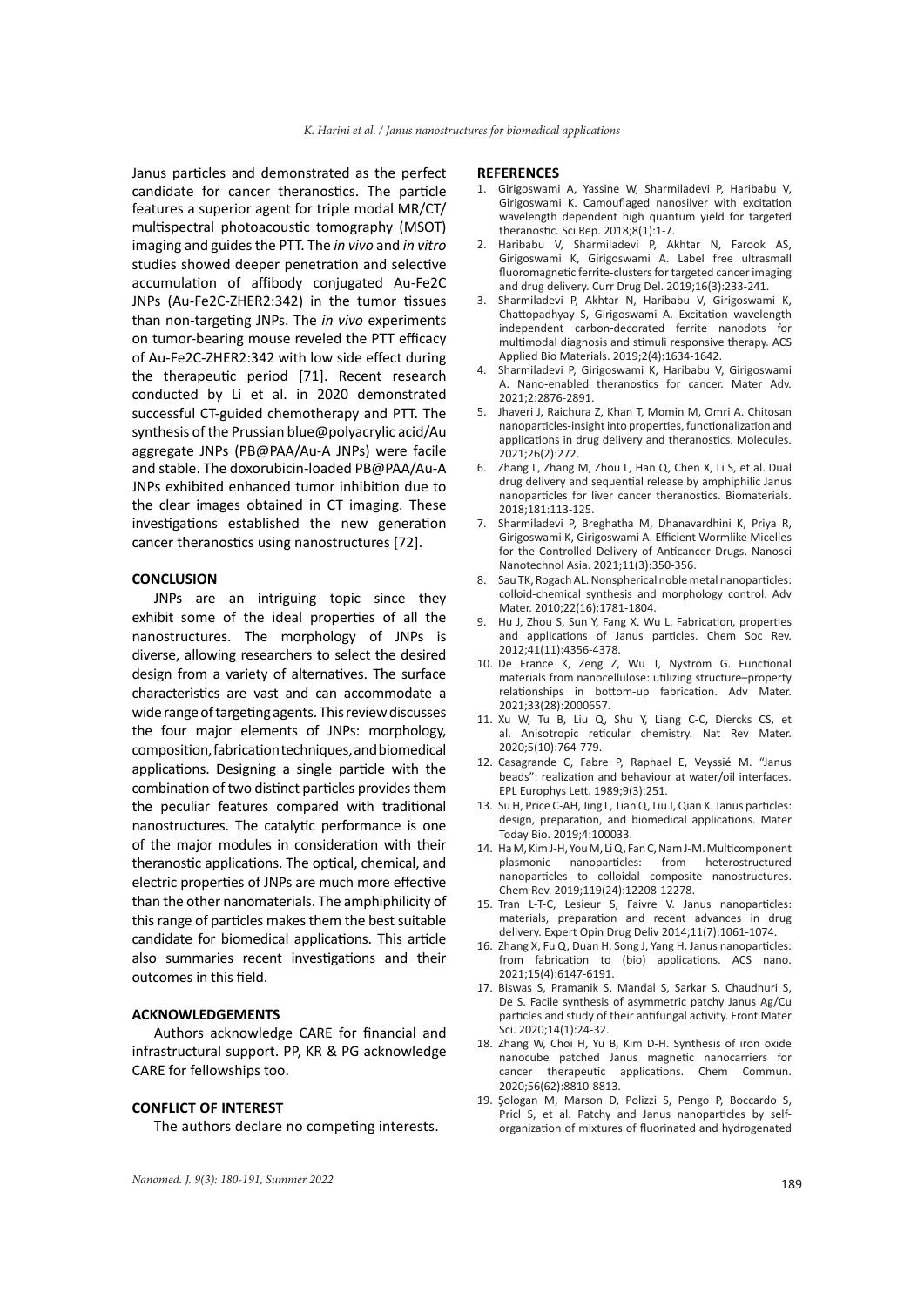alkanethiolates on the surface of a gold core. ACS Nano. 2016;10(10):9316-9325.

- 20. McConnell MD, Kraeutler MJ, Yang S, Composto RJ. Patchy and multiregion janus particles with tunable optical properties. Nano Lett. 2010;10(2):603-609.
- 21. Chen X, Zhang X, Zhang L, Gao Y, Wang C, Hong W, et al. Amphiphilic Janus nanoparticles for imaging-guided synergistic chemo-photothermal hepatocellular carcinoma therapy in the second near-infrared window. Nanoscale. 2021;13(7):3974-3982.
- 22. Kemel K, Deniset-Besseau A, Baillet-Guffroy A, Faivre V, Dazzi A, Laugel C. Nanoscale investigation of human skin and study of skin penetration of Janus nanoparticles. Int J Pharm. 2020;579:119193.
- 23. Li X, Zhou L, Wei Y, El-Toni AM, Zhang F, Zhao D. Anisotropic growth-induced synthesis of dual-compartment Janus mesoporous silica nanoparticles for bimodal triggered drugs delivery. J Am Chem Soc. 2014;136(42):15086- 15092.
- 24. Truong-Cong T, Millart E, Amenitsch H, Frebourg G, Lesieur S, Faivre V. A scalable process to produce lipid-based compartmented Janus nanoparticles with pharmaceutically approved excipients. Nanoscale. 2018;10(8):3654-3662.
- 25. Yang T, Wei L, Jing L, Liang J, Zhang X, Tang M, et al. Dumbbell‐Shaped Bi‐Component Mesoporous Janus Solid Nanoparticles for Biphasic Interface Catalysis. Angew Chem Int Ed. 2017;56(29):8459-8463.
- 26. Wei C, Du Y, Liu Y, Lin X, Zhang C, Yao J, et al. Organic Janus microspheres: A general approach to allcolor dual-wavelength microlasers. J Am Chem Soc. 2019;141(13):5116-5120.
- 27. Zhang L, Li S, Chen X, Wang T, Li L, Su Z, et al. Tailored surfaces on 2D material: UFO‐like cyclodextrin‐Pd nanosheet/metal organic framework Janus nanoparticles for synergistic cancer therapy. Adv Funct Mater. 2018;28(51):1803815.
- 28. Schick I, Lorenz S, Gehrig D, Tenzer S, Storck W, Fischer K, et al. Inorganic Janus particles for biomedical applications. Beilstein J Nanotechnol 2014;5(1):2346-2362.
- 29. Xue W, Yang H, Du Z. Synthesis of pH-responsive inorganic Janus nanoparticles and experimental investigation of the stability of their Pickering emulsions. Langmuir. 2017;33(39):10283-10290.
- 30. Ma X, Wang Y, Liu X-L, Ma H, Li G, Li Y, et al. Fe <sub>3</sub>O<sub>4</sub>-Pd Janus nanoparticles with amplified dual-mode hyperthermia and enhanced ROS generation for breast cancer treatment. Nanoscale Horiz. 2019;4(6):1450-1459.
- 31. Zhang D, Lin Z, Lan S, Sun H, Zeng Y, Liu X. The design of Janus black phosphorus quantum dots@ metal–organic nanoparticles for simultaneously enhancing environmental stability and photodynamic therapy efficiency. Mater Chem Front. 2019;3(4):656-663.
- 32. Wang X, Guan B, He Y, Zhang Y, Cao Y, Liu Y, et al. Synthesis of Janus Mesoporous Silica Nanostructures with Organic– Inorganic Hybrid Components through a Sprout‐Like Growth Method. Chem Nano Mat. 2015;1(8):562-566.
- 33. Zhang X, Li ZW, Wu Y, Ge X, Su L, Feng H, et al. Highly Controlled Janus Organic‐Inorganic Nanocomposite as a Versatile Photoacoustic Platform. Angew Chem Int Ed. 2021;133(32):17788-94.
- 34. Ali N, Zhang B, Zhang H, Zaman W, Li W, Zhang Q. Key synthesis of magnetic Janus nanoparticles using a modified facile method. Particuology. 2014;17:59-65.
- 35. Deng R, Li H, Zhu J, Li B, Liang F, Jia F, et al. Janus nanoparticles of block copolymers by emulsion solvent evaporation induced assembly. Macromolecules. 2016;49(4):1362-1368.
- 36. Zhang M, Jiang Y, Qi K, Song Y, Li L, Zeng J, et al. Precise engineering of acorn-like Janus nanoparticles for cancer theranostics. Acta Biomater. 2021;130:423-434.
- 37. Xing Y, Zhou Y, Zhang Y, Zhang C, Deng X, Dong C, et al. Facile fabrication route of janus gold-mesoporous silica nanocarriers with dual-drug delivery for tumor therapy. ACS Biomater. Sci. Eng. 2020;6(3):1573-1581.
- 38. Jing J, Jiang B, Liang F, Yang Z. Bottlebrush-colloid Janus nanoparticles. ACS Macro Lett. 2019;8(6):737-742.
- 39. Kadam R, Ghawali J, Waespy M, Maas M, Rezwan K. Janus nanoparticles designed for extended cell surface attachment. Nanoscale. 2020;12(36):18938-18949.
- 40. Dehghani E, Barzgari-Mazgar T, Salami-Kalajahi M, Kahaie-Khosrowshahi A. A pH-controlled approach to fabricate electrolyte/non-electrolyte janus particles with low cytotoxicity as carriers of DOX. Mater Chem Phys. 2020;249:123000.
- 41. Zhou L, Zhang H, Bao H, Wei Y, Fu H, Cai W. Monodispersed Snowman-Like Ag-MoS2 Janus Nanoparticles as Chemically Self-Propelled Nanomotors. ACS Appl Nano Maters. 2019;3(1):624-632.
- 42. Yan W, Pan M, Yuan J, Liu G, Cui L, Zhang G, et al. Raspberrylike patchy particles achieved by decorating carboxylated polystyrene cores with snowman-like poly (vinylidene fluoride)/poly (4-vinylpyridiene) Janus particles. Polymer. 2017;122:139-147.
- 43. Zhang J, Grzybowski BA, Granick S. Janus particle synthesis, assembly, and application. Langmuir. 2017;33(28):6964- 6977.
- 44. Fu J, An D, Song Y, Wang C, Qiu M, Zhang H. Janus nanoparticles for cellular delivery chemotherapy: Recent advances and challenges. Coord Chem Rev. 2020;422:213467.
- 45. Wen W, Chen A. The self-assembly of single chain Janus nanoparticles from azobenzene-containing block copolymers and reversible photoinduced morphology transitions. Polym Chem. 2021;12(16):2447-2456.
- 46. Kang C, Honciuc A. Versatile triblock Janus nanoparticles: synthesis and self-assembly. Chem Mater. 2019;31(5):1688- 1695.
- 47. Lu JE, Yang C-H, Wang H, Yam C, Yu Z-G, Chen S. Plasmonic circular dichroism of vesicle-like nanostructures by the template-less self-assembly of achiral Janus nanoparticles. Nanoscale. 2018;10(30):14586-14593.
- 48. Tran N, Mulet X, Hawley AM, Conn CE, Zhai J, Waddington LJ, et al. First direct observation of stable internally ordered janus nanoparticles created by lipid self-assembly. Nano Lett. 2015;15(6):4229-4233.
- 49. Kloberg MJ, Yu H, Groß E, Eckmann F, Restle TM, Fässler TF, et al. Surface‐Anisotropic Janus Silicon Quantum Dots via Masking on 2D Silicon Nanosheets. Adv Mater. 2021;33(38):2100288.
- 50. Mayol B, Díez P, Sánchez A, de la Torre C, Villalonga A, Lucena-Sánchez E, et al. A glutathione disulfide-sensitive Janus nanomachine controlled by an enzymatic AND logic gate for smart delivery. Nanoscale. 2021;13(44):18616- 18625.
- 51. Ghanbarinia Firozjah R, Sadeghi A, Khoee S. Ultrasonic Decross-linking of the pH-and Magneto-Responsive PHEMA/ PMMA Microgel to Janus Nanoparticles: A New Synthesis Based on "Grafting from"/"Grafting to" Polymerization. ACS Omega. 2020;5(42):27119-32.
- 52. Papan J, Boštjančič PH, Mertelj A, Lisjak D. Preparation of Barium-Hexaferrite/Gold Using the Pickering Emulsion Method. Nanomater. 2021;11(11):2797.
- 53.53. Khoee S, Keivanshokouh A. Anisotropic modification of SPIONs surface with thiol and alkyne groups for fabrication of poly (2-hydroxyethyl methacrylate)/ polydopamine amphiphilic Janus nanoparticles via double-click reaction. Colloid Surf A Physicochem Eng Asp. 2020;597:124777.